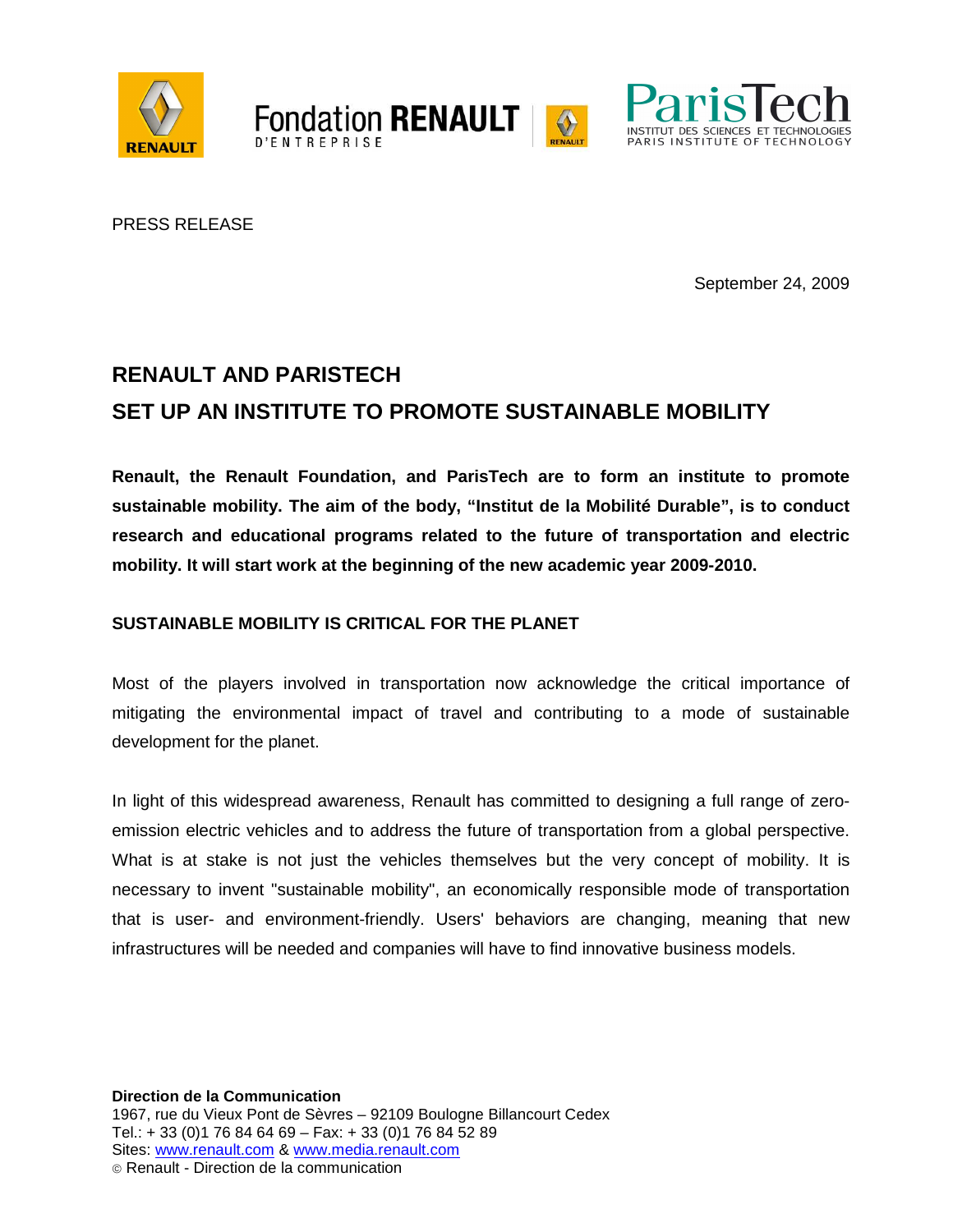





## **TAKING A GLOBAL APPROACH TO TRANSPORTATION**

With this overall view in mind, Renault, Renault Foundation, and ParisTech have decided to join forces and create Institut de la Mobilité Durable (IMD) to conduct research into the future of personal transportation.

The practical aims of the cooperation between Renault engineers and the teacher-researchers and students from ParisTech are to:

- promote research into the design of innovative mobility systems, particularly those based on electric powered vehicles,
- train high-level executives and scientists who, because of their numbers and skills, will be able to meet the needs of industrial firms in the transportation sector and rise to the scientific and technological challenges involved in developing sustainable transportation systems for the long term.

The IMD is open to new partnerships and will welcome other companies and university institutes from France and abroad that want to take part in its research.

## **FOUR AREAS OF FOCUS**

Headed by Jean-Yves Le Coz (Renault Corporate Social Responsibility Division and teacher at Arts et Métiers ParisTech), the IMD will oversee research and training programs with four areas of focus:

- **"Electric Mobility System**", to investigate interactions between the mass circulation of electric vehicles and the environment, along with the associated infrastructure requirements
- "Business Model", to determine which economic models will deliver large-scale and sustainable development of electric transportation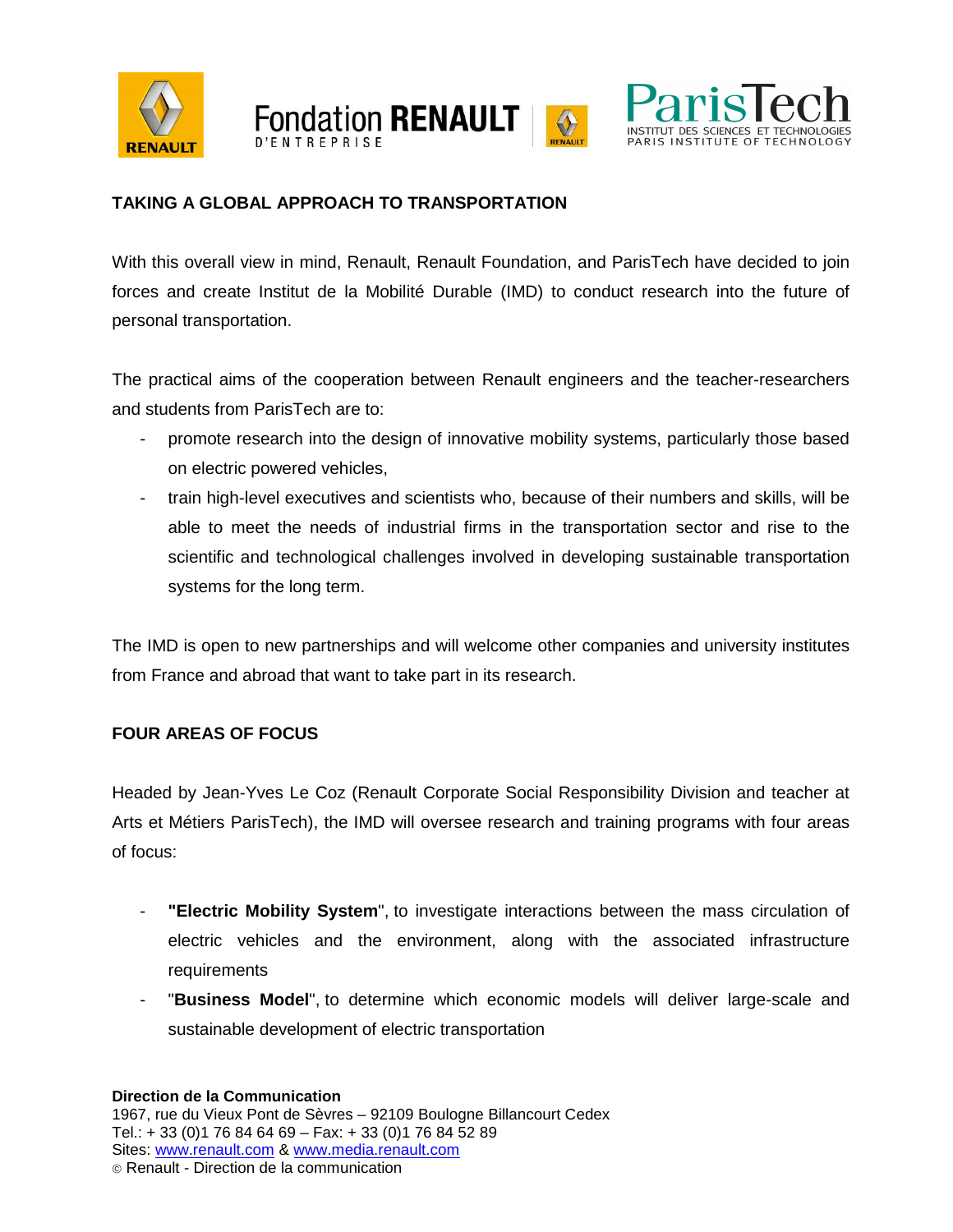





- "**Global Vision**", to study the international conditions for switching from the current system of automobile-based transportation to electric vehicles
- "**Battery Technologies**", to contribute to further improvements in this fast-advancing field.

#### **About Renault**

Renault designs, develops, manufactures, and sells passenger cars and light commercial vehicles in 118 countries under three brands: Renault, Dacia, and Samsung. It employs more than 120,000 people worldwide. Renault has long been aware of its social responsibility towards employees and customers, and it now has a responsibility to the planet. In 2009 it set up a Corporate Social Responsibility Division (DRSE) to handle policy and actions in the spheres of education, diversity, safety, and sustainable mobility. Managed by Claire Martin, the DRSE also oversees the Renault Foundation.

#### **About the Renault Foundation**

The Renault Foundation was formed in 2001 to foster dialogue between cultures by forging links between the company and institutes of higher education with a view to promoting multicultural management. The Renault Foundation develops and funds study programs with top-flight French business and engineering schools and universities (HEC, Polytechnique) and also with international universities. It helps identify young, talented people from 10 countries who will go on to hold positions of responsibility at global corporations. These future managers are brought together as part of a unique international network.

#### **About ParisTech**

Institut des Sciences et Technologies de Paris, or ParisTech, is a research and higher education cluster set up in 2007 as a public institution for scientific cooperation. ParisTech comprises 12 founder-institutions (AgroParistech, Arts et Métiers ParisTech, Chimie ParisTech, Ecole des Ponts ParisTech, Ecole Polytechnique, ENSAE ParisTech, ENSTA ParisTech, ESPCI ParisTech, HEC Paris, Institut d'Optique Graduate school, MINES ParisTech, Télécom ParisTech) and has a

#### **Direction de la Communication**

1967, rue du Vieux Pont de Sèvres – 92109 Boulogne Billancourt Cedex Tel.: + 33 (0)1 76 84 64 69 – Fax: + 33 (0)1 76 84 52 89 Sites: www.renault.com & www.media.renault.com Renault - Direction de la communication